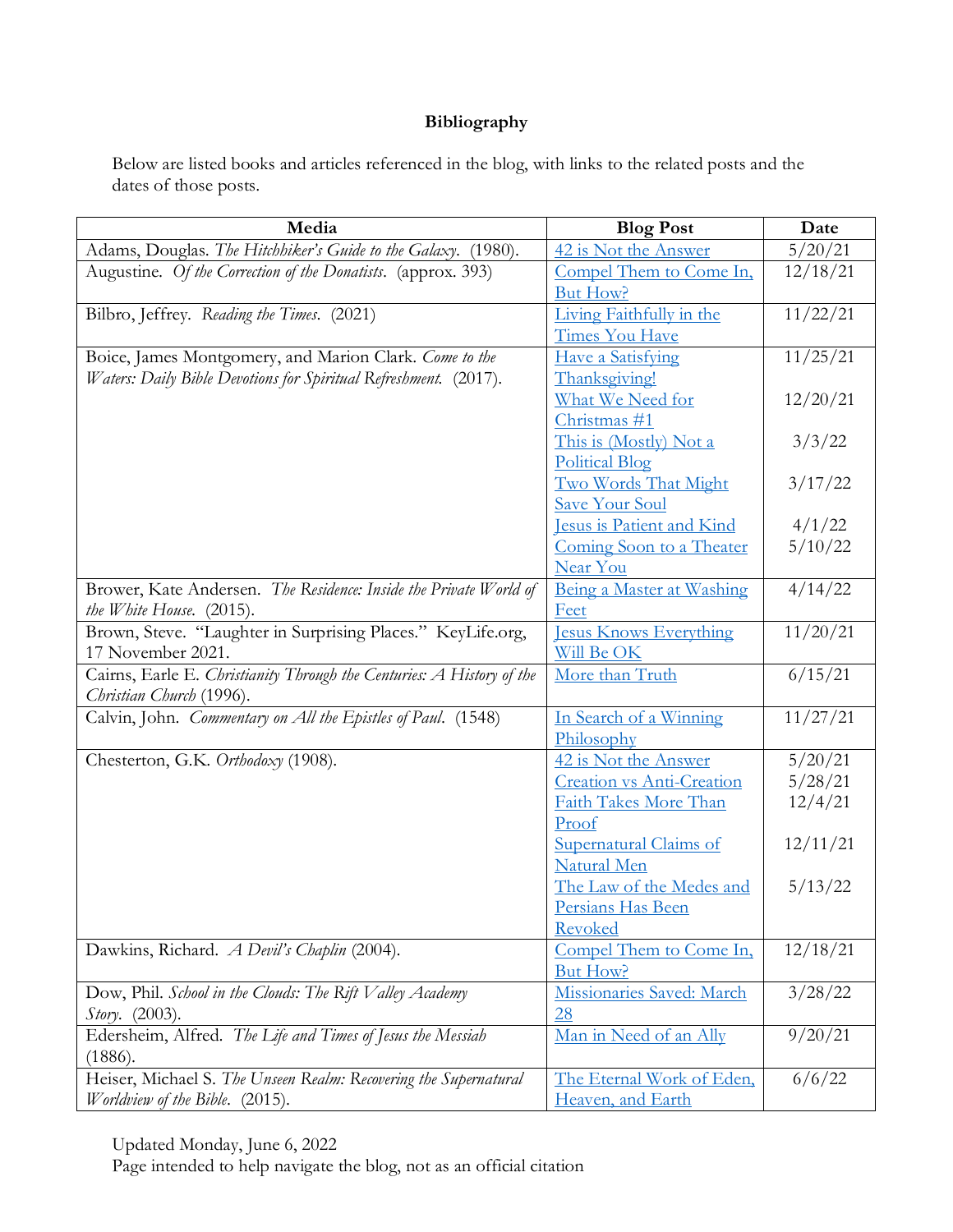| Henry, Matthew. Matthew Henry's Commentary on the Whole Bible       | Compel Them to Come In.          | 12/18/21                 |
|---------------------------------------------------------------------|----------------------------------|--------------------------|
| (1721)                                                              | <b>But How?</b>                  |                          |
| Josephus. Antiquities of the Jews (93).                             | Man in Need of an Ally           | 9/20/21                  |
| Josephus. The Jewish War $(75)$ .                                   | Man in Need of an Ally           | 9/20/21                  |
| Jurgensen, John. "Troy Kotsur of 'CODA' Wins Best                   | The Meaning of the Bible         | 3/31/22                  |
| Supporting Actor Oscar." The Wall Street Journal, 27 March<br>2022. | in Sign Language                 |                          |
| Keller, Timothy. Making Sense of God (2016).                        | Christmas #2: Wonderful          | 12/21/21                 |
|                                                                     | Counselor                        |                          |
|                                                                     | January 15: Let Justice Roll     | 1/15/22                  |
|                                                                     | <u>All You Need is Love, But</u> | 3/30/22                  |
|                                                                     | What is Love?                    |                          |
| King, Martin Luther, Jr. Various (1963-1965).                       | January 15: Let Justice Roll     | 1/15/22                  |
| Lewis, C.S. God in the Dock: Essays on Theology and                 | King David Didn't Let            | 4/3/22                   |
| <i>Ethics.</i> (1970).                                              | Politics Keep Him Up at          |                          |
|                                                                     | Night                            |                          |
| Lewis, C.S. Miracles (1960).                                        | <b>What If Nature Shows</b>      | 1/2/22                   |
|                                                                     | Purpose, Rather Than             |                          |
|                                                                     | Randomness?                      |                          |
| Lewis, C.S. Prince Caspian (1951).                                  | Do You Have a Caged-Up           | 5/22/22                  |
|                                                                     | Gorilla in Your Trunk?           |                          |
| Lewis, C.S. The Screwtape Letters (1943).                           | C.S. Lewis on                    | 11/19/21                 |
|                                                                     | Complacency                      |                          |
| Lewis, C.S. The Weight of Glory (1941).                             | The Sure Eternal Path            | 7/29/21                  |
|                                                                     | The Weight of Lent               | 3/2/22                   |
|                                                                     | This is (Mostly) Not a           | 3/3/22                   |
|                                                                     | <b>Political Blog</b>            |                          |
|                                                                     | All You Need is Love, But        | 3/30/22                  |
|                                                                     | What is Love?                    |                          |
|                                                                     | Memorial Day Meditation          | 5/30/22                  |
| Marbella, Jean. "After 'The Wire,' a return to reality." The        | Redeeming the Wire               | 10/28/21                 |
| Baltimore Sun, 9 July 2011.                                         |                                  |                          |
| Marks, Howard. The Most Important Thing: Uncommon Sense for         | Redeeming the Wire               | 10/28/21                 |
| the Thoughtful Investor (2011).                                     |                                  |                          |
| McCullough, David. 1776 (2005).                                     | Victory by Storm: March 5        | $\frac{3/5/22}{1/17/22}$ |
| McKim, Donald K. Everyday Prayer with the Reformers (2020).         | God Wants to Hear                |                          |
|                                                                     | Everything                       |                          |
|                                                                     | Promises of Life,                | 3/29/22                  |
|                                                                     | Godliness, and Excellence        |                          |
| McNeill, Donald P.; Morrison, Douglas A.; Nouwen, Henri J.          | More than Truth                  | 6/15/21                  |
| M. Compassion: A Reflection on the Christian Life (1982).           | The Sure Eternal Path            | 7/29/21                  |
| Miller, Patrick. "How to Avoid Misinformation and                   | widowsandorphans                 | 3/8/22                   |
| Disinformation Online." TheGospelCoalition.org, 7 March             |                                  |                          |
| 2022.                                                               |                                  |                          |
| Parkinson, Glenn. "What Christ's Return Means to Me."               | Reblog                           | 1/9/22                   |
| GrowthGround.org (2022).                                            |                                  |                          |

Updated Monday, June 6, 2022

Page intended to help navigate the blog, not as an official citation